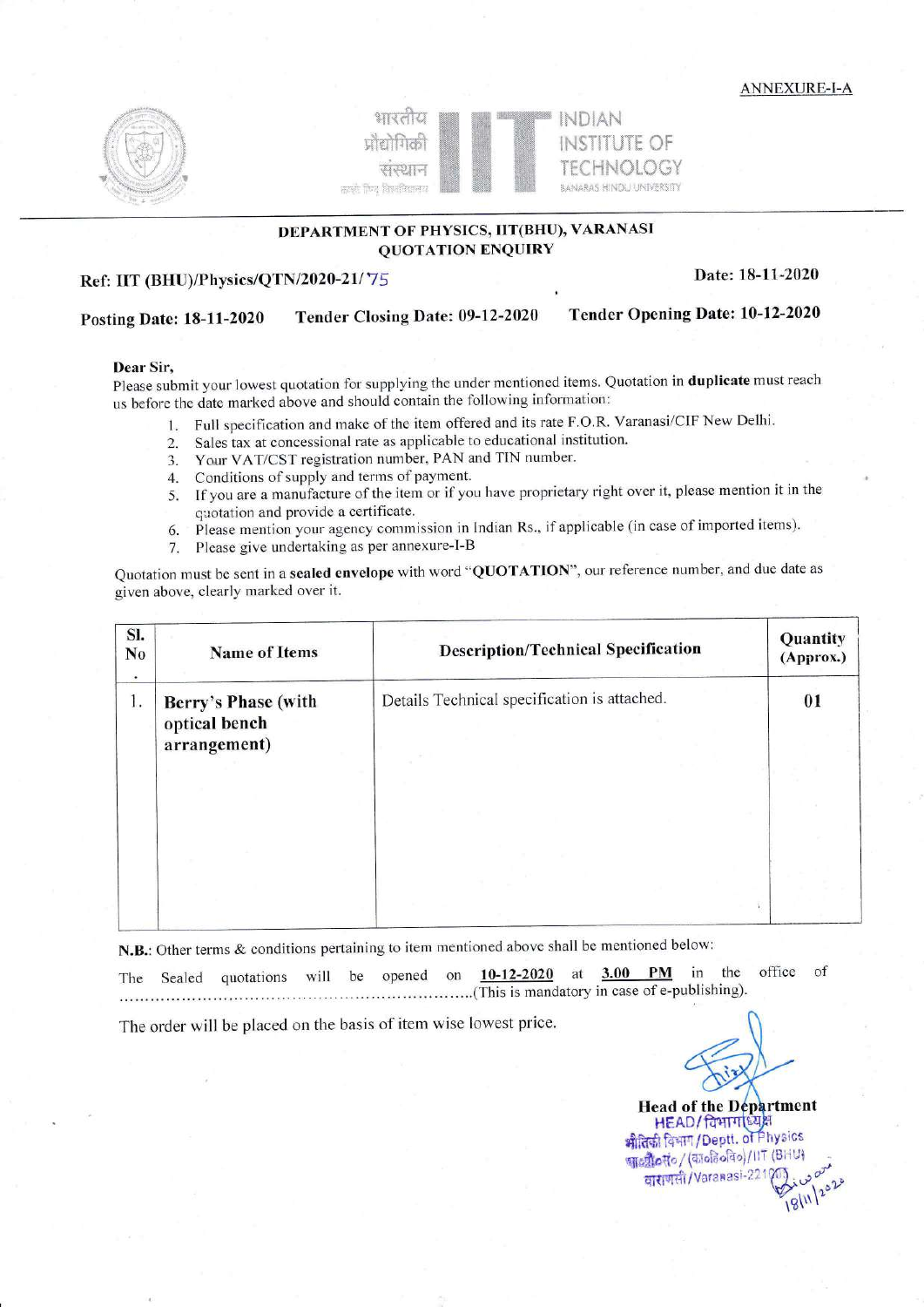# **Technical Specification**

## Berry's Phase (with optical bench arrangement)

- a) Optical Bread board/ Base (made up of corrosion free material like steel etc., up to dimension  $1000 \times 1000$  mm<sup>2</sup>, should be resistant to vibration)
- b) Laser (He-Ne lasers, wavelength 632.8 nm, Power: 10 mW, TEM 00 mode, unpolarized, divergence<1.8 degree) with power supply and connector
- c) Mount and stand for Laser : Should be provided with lead screws for adjustment)
- d) Two cubeBeam Splitter: cubesize 10 mm, working wavelength 500-700 nm or broader, AR coating, surface quality- 40-20 scratch-dig; surface flatness<lamda/8; wavefront error  $\leq$  lamda/4; R/T split ratio 90/10 or better with adjustable mount and base
- e) Broadband dielectric Mirror with proper mount and holder/post: size 1/2 inch, wavelength range 400-700 nm or more, surface flatness<lamda/8 or better at 633 nm; average reflectance> 99 %; with coating-
- f) Two Quarter wave plate with threaded appropriate mount, size  $\frac{1}{2}$  inch, material-quartz, wavelength 633 nm, retardance accuracy in range of lamda/200 or better
- g) Two polarizer with mount and holder: size  $\frac{1}{2}$  inch, wavelength range 400-700 nm or bigger; extinction ratio-1000:1 or better
- h) One Half wave plate size 1/2 inch, wavelength 633 nm, material qwartz
- i) A spatial filter assembly mount

Associate Professor Department of Physica **Indian Institute of Technology** (Banaras Hindu University) Varanasi-221005

**HEAD/ विभागाहिय** भौतिकी विभाग /Deptt. of Physics था**औ**oसo / (कार्बरे (वेव) / IIT (BHU) वाराणसी/Varanasi-221005 18/11/2020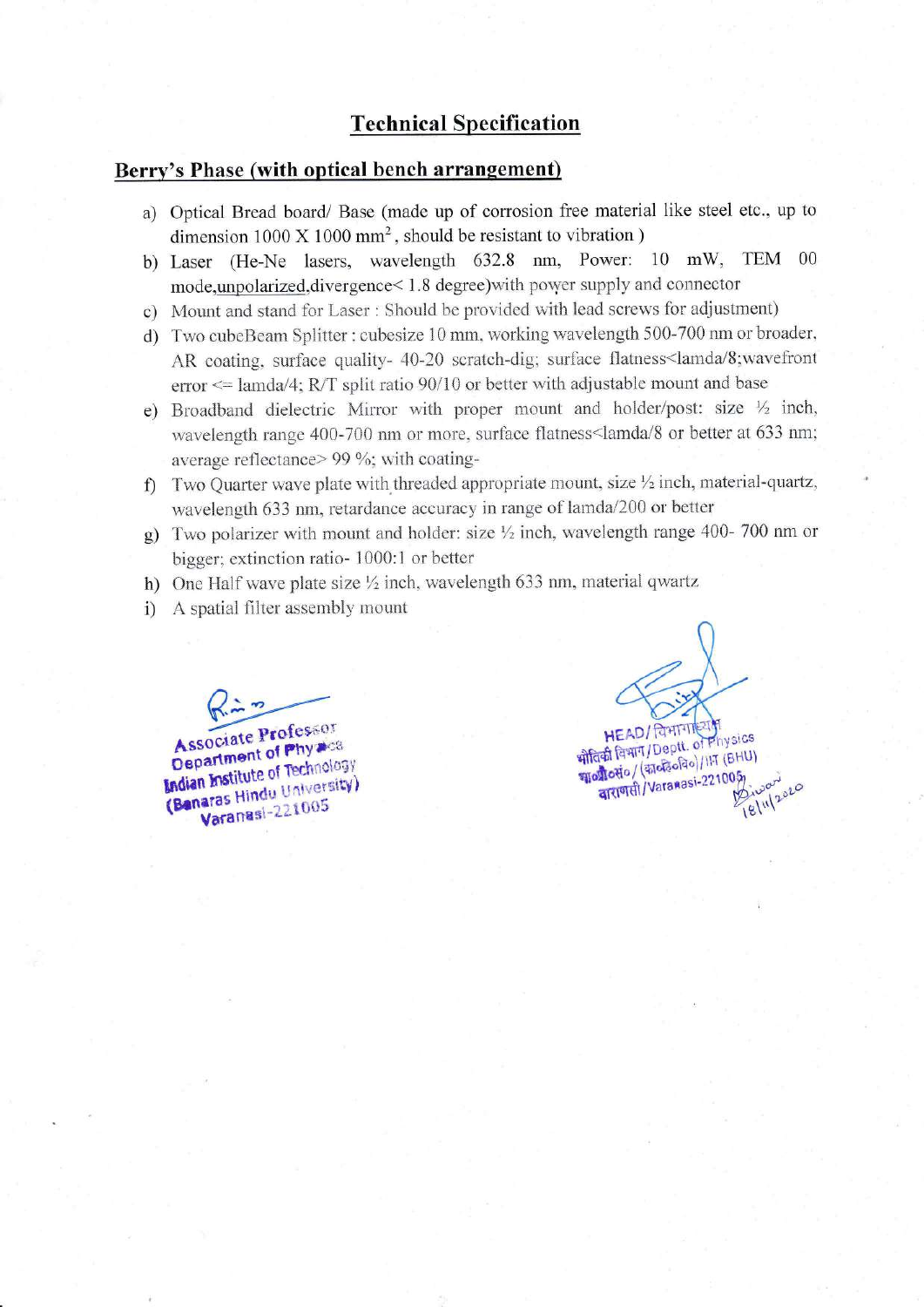#### ANNEXURE-I-B

# INDIAN INSTITUTE OF TECHNOLOGY (BHU) VARANASI

#### TO BE RETURNED

Following proforma should be filled in and duly signed by the firm and sent alongwith the quotation.  $\cdot$ (Please refer to the detailed instructions/notes before filling this proforma).

| 1.<br>2.<br>3. | Validity of the offer<br>Approximate Delivery Period<br>(a) Whether rates have been quoted F.O.R. site and<br>covers packing forwarding and insurance charges. | YES / NO                                                                                                                                                                                                                                                                                                             |
|----------------|----------------------------------------------------------------------------------------------------------------------------------------------------------------|----------------------------------------------------------------------------------------------------------------------------------------------------------------------------------------------------------------------------------------------------------------------------------------------------------------------|
|                | (b) If not, please mention the same                                                                                                                            |                                                                                                                                                                                                                                                                                                                      |
|                |                                                                                                                                                                |                                                                                                                                                                                                                                                                                                                      |
|                | 4. (a) Whether the prices are inclusive of Sales Tax and<br>other taxes.                                                                                       | YES / NO                                                                                                                                                                                                                                                                                                             |
|                | (b) If not, kindly specify the amount / rate                                                                                                                   |                                                                                                                                                                                                                                                                                                                      |
|                |                                                                                                                                                                |                                                                                                                                                                                                                                                                                                                      |
|                | 5. If the Sales Tax is charged extra, declaration for<br>charging Sales Tax correctly attached.                                                                | YES / NO                                                                                                                                                                                                                                                                                                             |
| 6.             | (a) Whether supply will be made directly or through<br>any Local / Regional / Authorized Dealer / Stockist                                                     | : Directly/Stockist/Authorized Dealer                                                                                                                                                                                                                                                                                |
|                | (b) If through a Stockist / Dealer: -                                                                                                                          |                                                                                                                                                                                                                                                                                                                      |
|                | (i) Name and full address of the Party                                                                                                                         |                                                                                                                                                                                                                                                                                                                      |
|                |                                                                                                                                                                |                                                                                                                                                                                                                                                                                                                      |
|                | (ii) Whether the order to be placed with the                                                                                                                   | Principal / Stockist / Dealer                                                                                                                                                                                                                                                                                        |
|                | (iii) Who will raise the bill                                                                                                                                  | Principal / Stockist / Dealer                                                                                                                                                                                                                                                                                        |
|                | (iv) Cheques will be drawn in favour of                                                                                                                        | Principal / Stockist / Dealer                                                                                                                                                                                                                                                                                        |
|                | (v) Whether any Delivery, Packing and Forwarding                                                                                                               | YES / NO                                                                                                                                                                                                                                                                                                             |
|                | Charges will be payable to local Stockist/Dealer: (Please specify the amount/percentage etc, if any                                                            |                                                                                                                                                                                                                                                                                                                      |
|                |                                                                                                                                                                | $\sim$ $\sqrt{2}$ $\sim$ $\sqrt{3}$ $\approx$ $\sqrt{2}$ $\sim$ $\sqrt{2}$ $\sim$ $\sqrt{2}$ $\sim$ $\sqrt{2}$ $\sim$ $\sqrt{2}$ $\sim$ $\sqrt{2}$ $\sim$ $\sqrt{2}$ $\sim$ $\sqrt{2}$ $\sim$ $\sqrt{2}$ $\sim$ $\sqrt{2}$ $\sim$ $\sqrt{2}$ $\sim$ $\sqrt{2}$ $\sim$ $\sqrt{2}$ $\sim$ $\sqrt{2}$ $\sim$ $\sqrt{2}$ |

7. Our terms of payment (Please indicate your preference by a  $(\checkmark)$  mark). Please note that no other payment terms are likely to be accepted.

 $\frac{1}{2}$  ,  $\frac{1}{2}$  ,  $\frac{1}{2}$  ,  $\frac{1}{2}$  ,  $\frac{1}{2}$  ,  $\frac{1}{2}$  ,  $\frac{1}{2}$  ,  $\frac{1}{2}$  ,  $\frac{1}{2}$  ,  $\frac{1}{2}$  ,  $\frac{1}{2}$  ,  $\frac{1}{2}$  ,  $\frac{1}{2}$  ,  $\frac{1}{2}$  ,  $\frac{1}{2}$  ,  $\frac{1}{2}$  ,  $\frac{1}{2}$  ,  $\frac{1}{2}$  ,  $\frac{1$ 

(a) For Local Firms or if the bills are raised by the Local Dealers.

(i) 100% Payment on bill basis

OR

.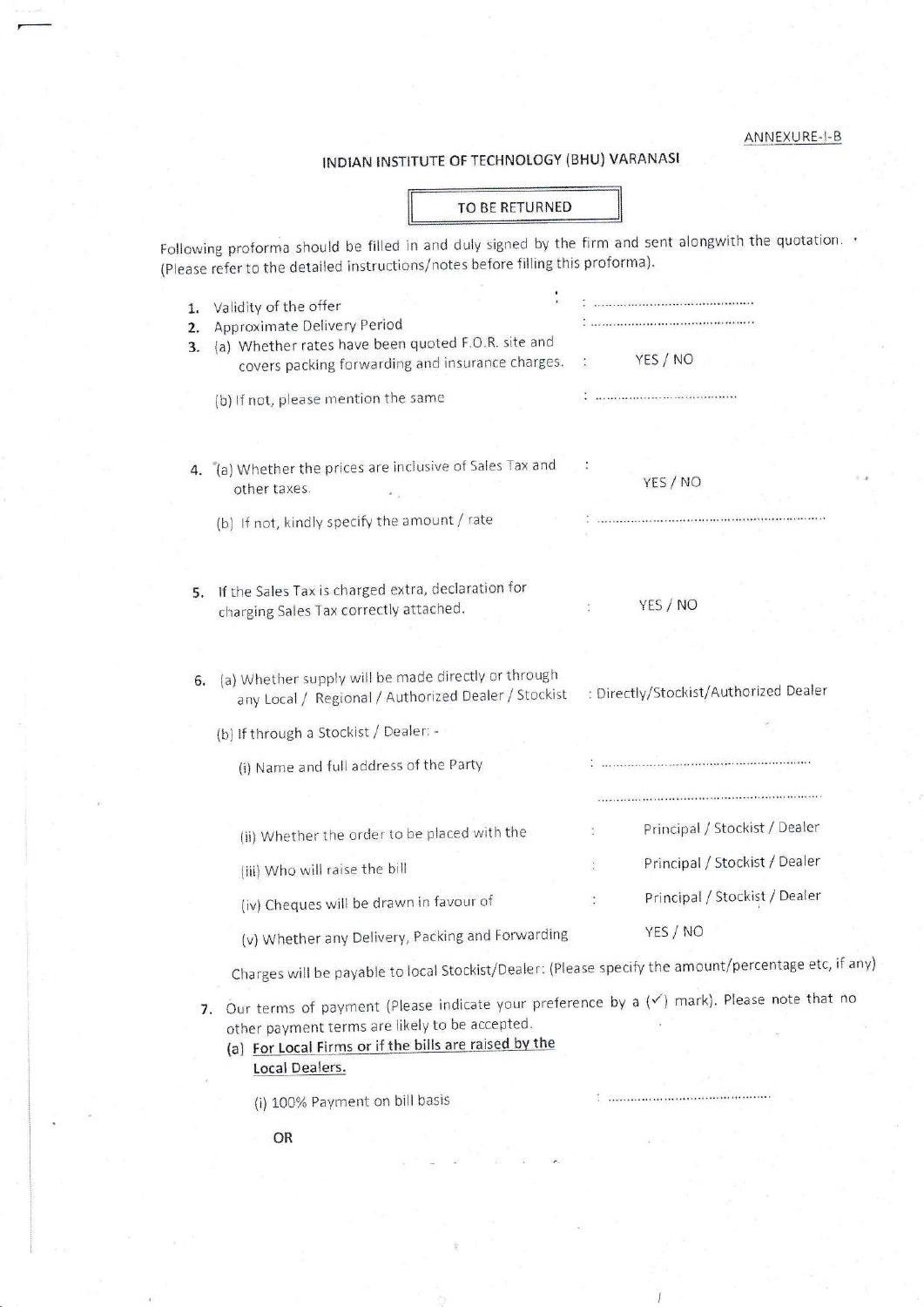|    | receipt of materials in good condition, installation<br>and satisfactory report.<br>(Only under exceptional cases)                                                                                                            |                                                                                                                                                                                                      |  |
|----|-------------------------------------------------------------------------------------------------------------------------------------------------------------------------------------------------------------------------------|------------------------------------------------------------------------------------------------------------------------------------------------------------------------------------------------------|--|
|    | (b) If the bills are raised by outstation Firms                                                                                                                                                                               |                                                                                                                                                                                                      |  |
|    | (i) 100% Payment on bill basis<br>OR                                                                                                                                                                                          |                                                                                                                                                                                                      |  |
|    | (ii) 100% payment against Proforma Invoice after<br>receipt of materials in good condition, installation                                                                                                                      |                                                                                                                                                                                                      |  |
|    | and satisfactory report<br>OR                                                                                                                                                                                                 |                                                                                                                                                                                                      |  |
|    | (iii) D.G.S. & D. Terms of Payment for D.G.S. & D<br>Rate Contract items<br>OR                                                                                                                                                |                                                                                                                                                                                                      |  |
|    | (iv) 75% against Proforma Invoice (at site) or<br>documents through Bank and 25% after receipt<br>of materials in good condition, installation and<br>satisfactory report.                                                    |                                                                                                                                                                                                      |  |
|    | OR<br>(v) 90% payment against Proforma Invoice (at site)<br>or documents through bank and 10% after receipt<br>of materials in good condition, installation and<br>satisfactory report (Only under special<br>Circumstances). |                                                                                                                                                                                                      |  |
| 8. | Whether any Excise Duty is payable on the items.<br>If yes, indicate the amount / percentage.                                                                                                                                 | YES / NO                                                                                                                                                                                             |  |
| 9. | Whether any installation charges are payable extra.<br>If yes, amount to be specified.                                                                                                                                        | YES / NO                                                                                                                                                                                             |  |
|    | 10. Whether any discount for educational institution<br>offered on the printed price list of the manufacturer.                                                                                                                | YES / NO                                                                                                                                                                                             |  |
|    | Please mention the amount / percentage.                                                                                                                                                                                       |                                                                                                                                                                                                      |  |
|    | 11. Whether the product is on DGS &D/D.I. Rate contract.<br>If yes, please enclose a photocopy of the same.                                                                                                                   | YES / NO<br>t.                                                                                                                                                                                       |  |
|    | 12. Whether the product bears I.S.I. Mark.<br>If yes, please mention the I.S.I. License no.                                                                                                                                   | YES / NO<br>a<br>2. – Landard van de Carlos de Carlos de Carlos de Landard en 1980.<br>2. – Landard van de Carlos de Carlos de Carlos de Carlos de Carlos de Carlos de Carlos de Carlos de Carlos de |  |
|    | 13. (a) Whether the firm is Sales Tax payer.<br>If yes, please mention the Sales Tax Numbers.                                                                                                                                 | YES / NO                                                                                                                                                                                             |  |
|    | (b) Whether the Local Dealer(s) is / are Sales Tax<br>payer(s)                                                                                                                                                                | YES / NO                                                                                                                                                                                             |  |
|    | 14. Whether printed / authenticated price list of the Firm's<br>Products and Catalogue etc. enclosed.                                                                                                                         | YES / NO<br>÷                                                                                                                                                                                        |  |

Cinnature of the Authoriced Official with Seal